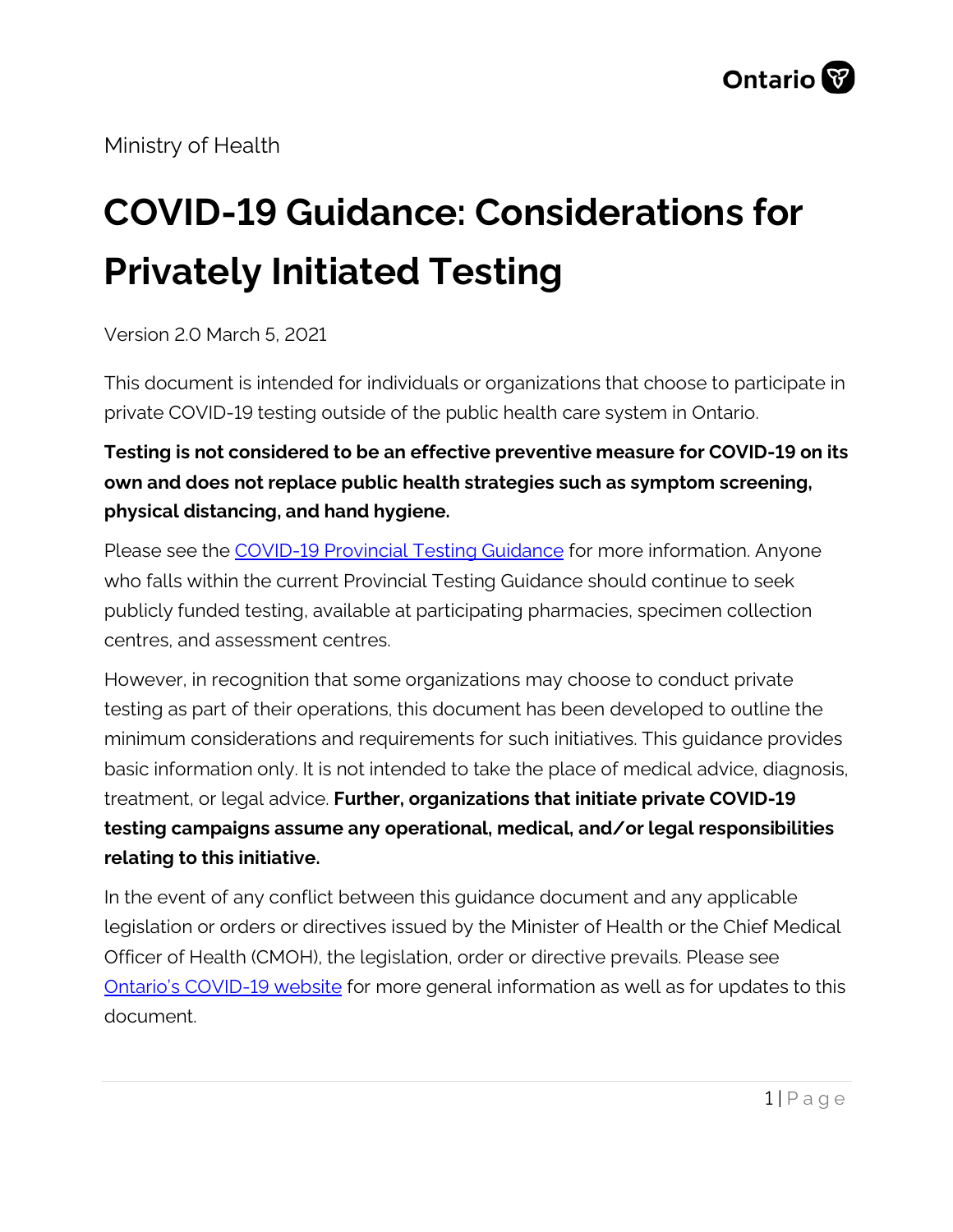

#### **Preamble**

- Currently, COVID-19 clinical testing in Ontario is primarily conducted through the provincial public health care system.
- As some organizations have resumed operations, some organizations have expressed interest in privately conducting asymptomatic testing and/or offering testing to individuals who are not eligible for publicly-funded testing under the current [Provincial Testing Guidance.](http://www.health.gov.on.ca/en/pro/programs/publichealth/coronavirus/docs/2019_testing_guidance.pdf)
- Organizations should consider the rationale for asymptomatic testing, and ensure attention is paid to the following:
	- o The interpretation of test results and related consequences, including following up on positive results as well as managing potential false positive and false negative results.
		- In the absence of known COVID-19 cases, there is a greater likelihood of false positive results.
		- False negative results may lead to parties undertaking inappropriately lax prevention methods, resulting in increased potential for COVID-19 transmission.
	- o Positive results may result in psychological distress and stigmatization, while negative results may result in false reassurance.
	- o Test-related factors, including but not limited to licensing procurement, availability, and test characteristics, including performance in both laboratory and field settings.
	- o The organization's personnel, facility, and operational capacity for administration of the tests.
- In general, individuals who have previously been infected with and recovered from COVID-19 should not undergo repeat testing, unless otherwise directed by [local](http://www.health.gov.on.ca/en/common/system/services/phu/locations.aspx)  [public health](http://www.health.gov.on.ca/en/common/system/services/phu/locations.aspx) or their health care provider as per their symptom and exposure history.
- As per [COVID-19 Provincial Testing Guidance,](http://www.health.gov.on.ca/en/pro/programs/publichealth/coronavirus/docs/2019_testing_guidance.pdf) repeat testing is not required or recommended for clearance of individuals previously infected with COVID-19.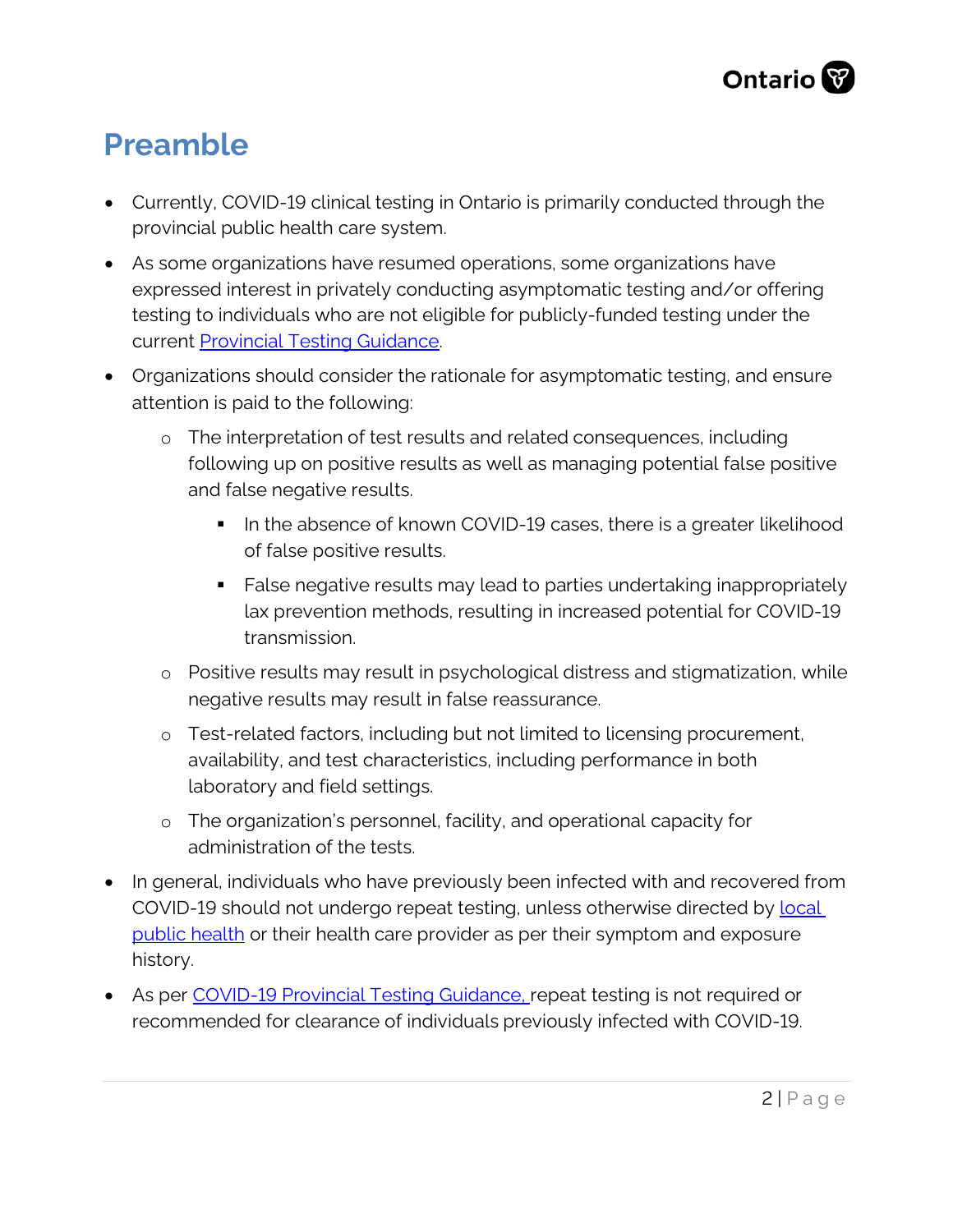

- Organizations must develop a COVID-19 [Workplace Safety Plan](https://www.ontario.ca/page/develop-your-covid-19-workplace-safety-plan) to minimize the risk of COVID-19. This includes having written policies and procedures that are in alignment with the sector specific **quidance** issued by the Chief Medical Officer of Health and any other specific measures recommended by public health agencies.
- Employers are also required to follow the *[Occupational Health and Safety Act](https://www.ontario.ca/laws/statute/90o01) (*[OHSA](https://www.ontario.ca/laws/statute/90o01)*)*.
	- o All workplace parties (e.g. employers, supervisors, workers) have statutory responsibilities related to [health and safety](https://www.ontario.ca/page/resources-prevent-covid-19-workplace#section-1) in the workplace.
	- o There are no specific requirements in the [OHSA](https://www.ontario.ca/laws/statute/90o01) or its regulations for employers to conduct testing of workers.

### **Testing Requirements**

- Prior to initiating testing, organizations must contact their [local public health unit](http://www.health.gov.on.ca/en/common/system/services/phu/locations.aspx) to make them aware that they will be engaging in a private testing program.
- Private testing can only be performed using one of the types of tests currently available in Ontario as per the [COVID-19 Testing Guidance](http://www.health.gov.on.ca/en/pro/programs/publichealth/coronavirus/docs/2019_testing_guidance.pdf)
	- o All tests must be performed by a laboratory licensed under the *[Laboratory](https://www.ontario.ca/laws/statute/90l01) [and Specimen Collection Centre Licensing Act](https://www.ontario.ca/laws/statute/90l01)* (LSCCLA) or persons that are exempt from the LSCCLA.
	- o Health care professionals must ensure that all personal and health information will be collected, used, disclosed in accordance with relevant legislation, including the *[Personal Health Information Protection Act](https://www.ontario.ca/laws/statute/04p03)* (PHIPA).
	- o Organizations may **not** make arrangements with public assessment centres to conduct specimen collection.
- Health care professionals are responsible for satisfying all applicable legislative and regulatory requirements, including those under the, *[Health Protection and](https://www.ontario.ca/laws/statute/90h07) [Promotion Act](https://www.ontario.ca/laws/statute/90h07)* (HPPA), [PHIPA,](https://www.ontario.ca/laws/statute/04p03) *Health Care Consent Act* [\(HCCA\)](https://www.ontario.ca/laws/statute/96h02), *[Regulated Healt1h](https://www.ontario.ca/laws/statute/91r18) [Professions Act](https://www.ontario.ca/laws/statute/91r18)* (RHPA).
- Organizations should have a systematic procedure in place to provide follow up on test results.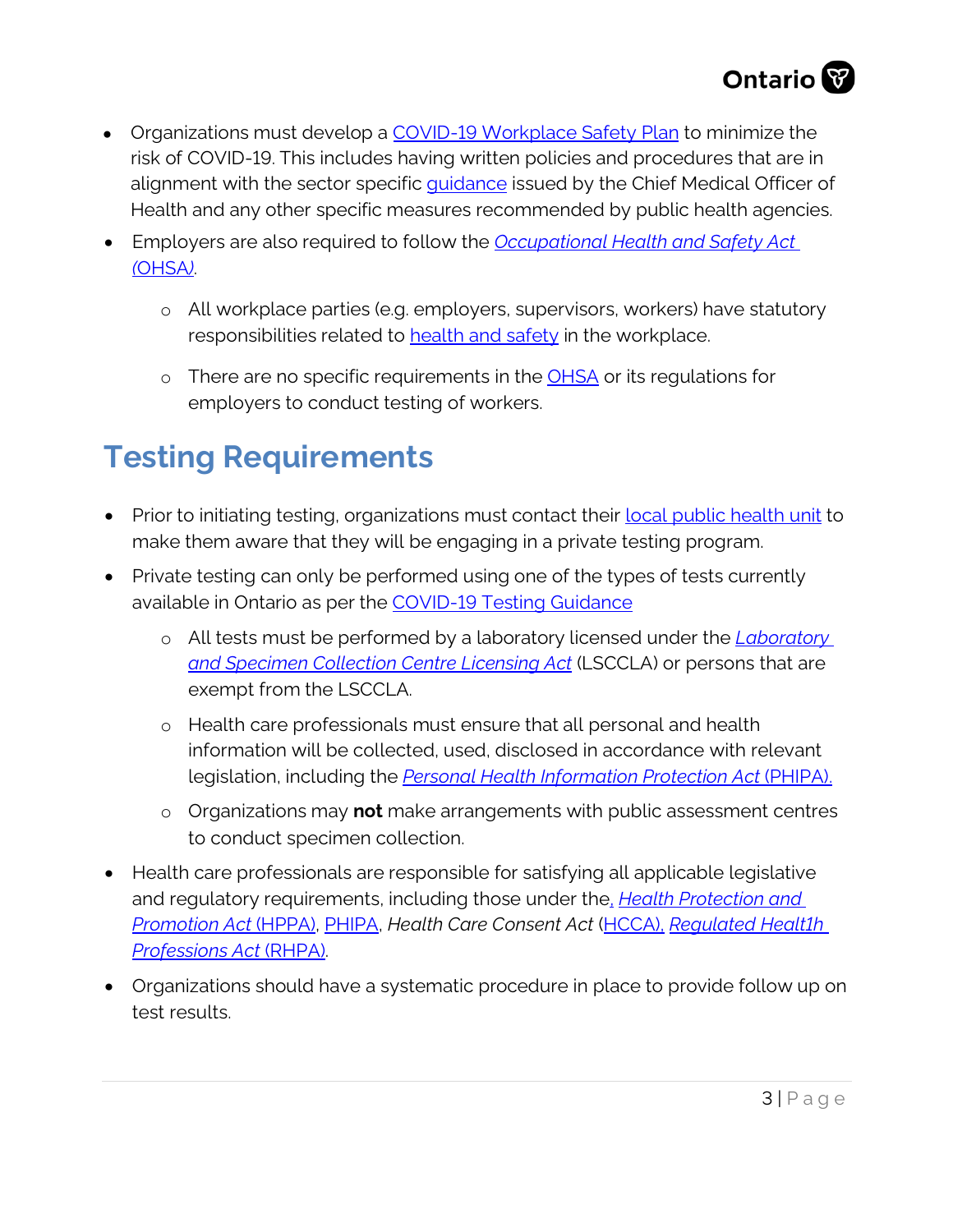

- Organizations should have plans in place to respond should any individuals be exposed to or diagnosed with COVID-19.
- All test results performed by a licensed laboratory, as well as POC molecular test results, must be entered into the Ontario Laboratories Information System (OLIS) in accordance with the [HPPA.](https://www.ontario.ca/laws/statute/90h07)
- All positive COVID-19 tests performed using a validated test, including POC molecular test results, and preliminary positive results obtained through POC antigen tests, must be reported to the local public health unit in accordance with the [HPPA.](https://www.ontario.ca/laws/statute/90h07)

## **Laboratory Responsibilities Relating to Private COVID-19 Testing**

Licensed labs are required to fulfil their contractual obligations with the Province and satisfy legislative obligations under all applicable statutes, including the **LSCCLA** and [HPPA.](https://www.ontario.ca/laws/statute/90h07) In addition, licensed labs must:

- o ensure that all testing is performed on technologies approved by Health Canada (HC) or otherwise validated by the licensed laboratory (i.e., laboratorydeveloped test or research use only test), and must be used, processed, and interpreted in compliance with the manufacturer's instructions or laboratoryestablished protocol.
- o report all positive test results to the local public health unit in accordance with the **LSCCLA** and **HPPA**, as applicable.
- o upload results into the Ontario Laboratories Information System (OLIS)